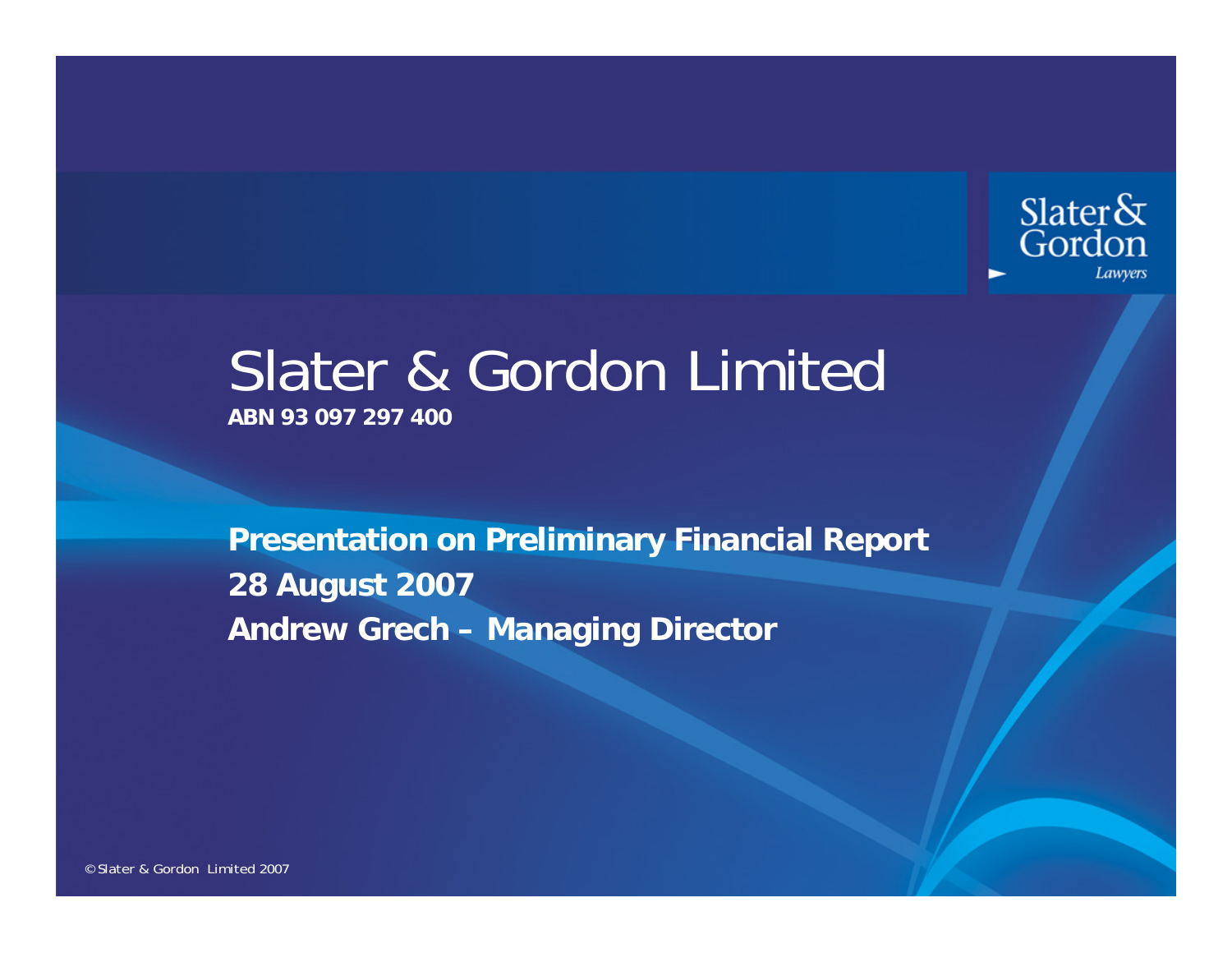#### Slater & Gordon

*Reputation & Results™*

Slater $\&$ 

Gordon

- 1. 70 year history Listed 21 May 2007
- 2. Over 420 staff in 21 locations nationally
- 3. Strong brand awareness
- 4. Scalable systems & processes
- 5. Implementation of Growth Strategy
	- ►Partnership  $\rightarrow$  Corporate Governance structure
	- ► $\blacktriangleright$  Labour law firm  $\blacktriangleright$  Consumer law firm
	- ► $\triangleright$  Melbourne  $\rightarrow$  National
	- ►Mostly Personal Injury  $\rightarrow$  Diversification of Practice Groups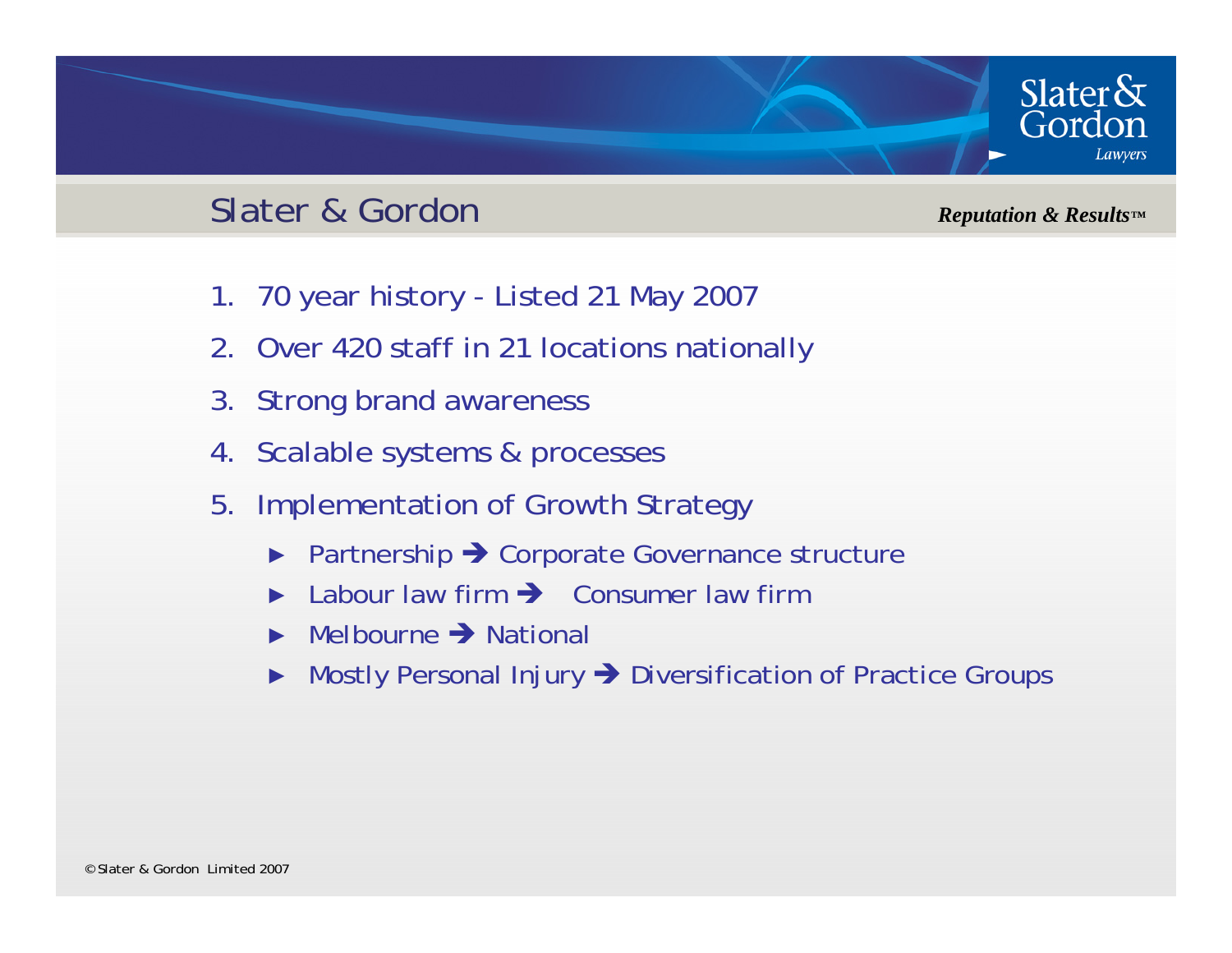

### Highlights – 30 June 2007

*Reputation & Results™*

- Total Income  $\uparrow$  38.8% to \$62.9 million
- **Core Net Fees** Ç **34.0% to \$58.1 million**
- **EBIT** Ç **163.1% to \$16.4 million**
- **NPAT**Ç **175.2% to 10.7m**

**Fully franked Dividend 2.0c per Share (Full Year 4.0c per Share)**

|                                         | <b>FY 2007</b>      | <b>Prospectus</b><br>Forecast<br><b>FY 2007</b> | <b>FY 2006</b> |
|-----------------------------------------|---------------------|-------------------------------------------------|----------------|
| Core Business EBIT to Net Fee Revenue   | 30.4%               | 25.9%                                           | 20.1%          |
| <b>EBIT to Net Fee Revenue</b>          | 28.4%               | 25.3%                                           | 14.5%          |
| <b>Basic Earnings per Share (cents)</b> | $16.2$ <sup>#</sup> | 11.8                                            | 6.9            |
| Diluted Earnings per Share (cents)      | 12.9                | 10.9                                            | 5.5            |

#Based upon Prospectus assumptions FY 2007 normalised Basic EPS 14.0 cps.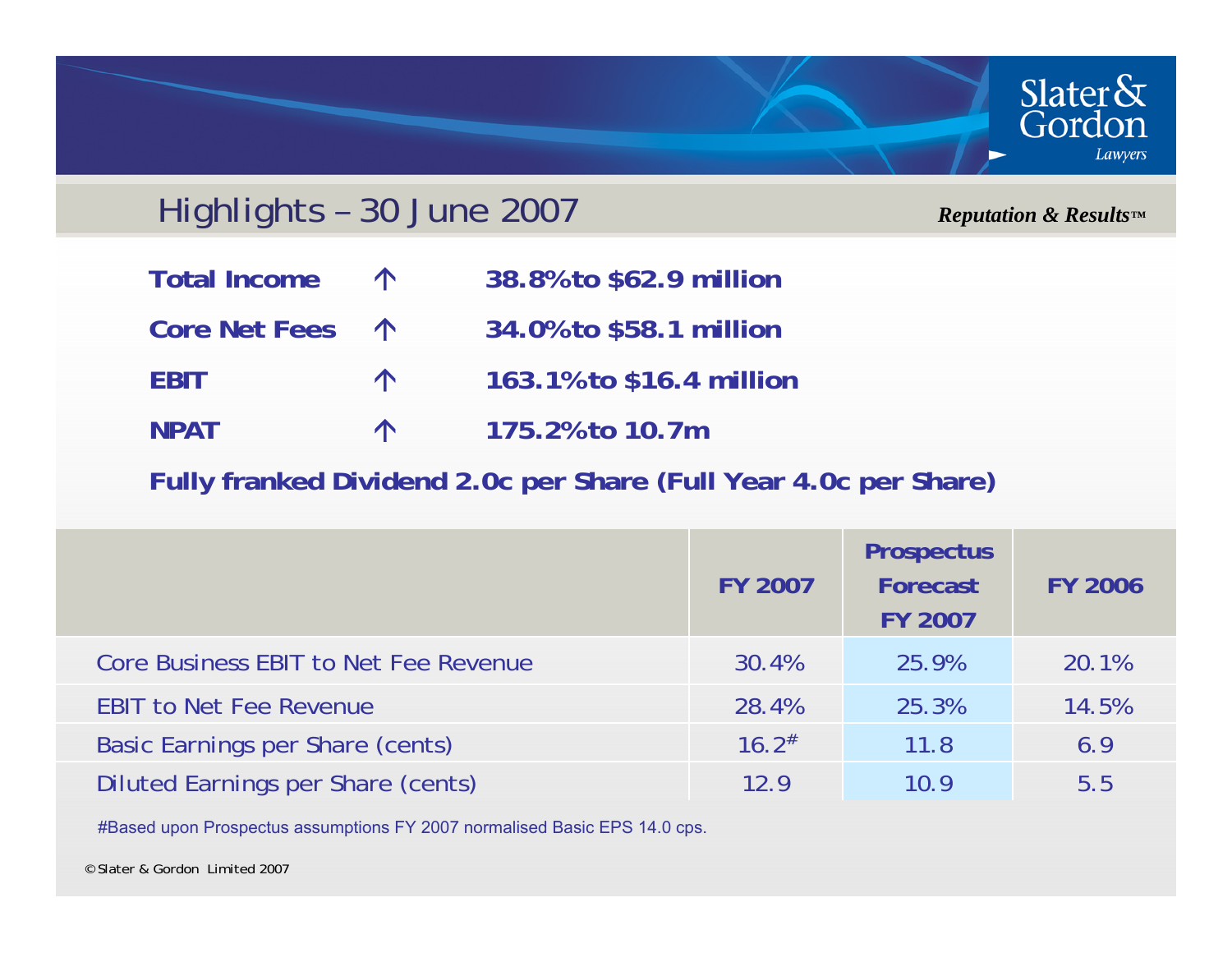## Financial Summary

*Reputation & Results™*

Slater&<br>Gordon

Lawyers

| \$'000                           | 2007<br><b>Actual</b> | 2007<br><b>Prospectus</b><br><b>Forecast</b> | \$ Change<br>from<br><b>Prospectus</b> | % Change<br>from<br><b>Prospectus</b> | 2006<br><b>Actual</b> |
|----------------------------------|-----------------------|----------------------------------------------|----------------------------------------|---------------------------------------|-----------------------|
| <b>Core Bus. Net Fee Revenue</b> | 58,103                | 55,214                                       | 2,889                                  | 5.2%                                  | 43,347                |
| Project Lit. Net Fee Revenue     | 361                   | 250                                          | 111                                    | 44.4%                                 | 378                   |
| Mvmt in WIP & Sundry Income      | 4,002                 | 3,224                                        | 778                                    | 24.1%                                 | 845                   |
| <b>Total Income</b>              | 62,466                | 58,688                                       | 3,778                                  | 6.4%                                  | 44,570                |
| <b>Expenses</b>                  | (46, 032)             | (44, 644)                                    | 1,388                                  | 3.1%                                  | (38, 324)             |
| <b>EBIT</b>                      | 16,434                | 14,044                                       | 2,390                                  | 17.0%                                 | 6,246                 |
| <b>Net Interest</b>              | (1, 328)              | (1, 443)                                     | (115)                                  | $(8.0\%)$                             | (654)                 |
| <b>Ownership Plan Interest</b>   | 280                   | 280                                          |                                        |                                       |                       |
| <b>Profit before Tax</b>         | 15,386                | 12,881                                       | 2,505                                  | 19.4%                                 | 5,592                 |
| <b>Income Tax Expense</b>        | (4, 731)              | (3,829)                                      | 903                                    | 23.6%                                 | (1, 720)              |
| <b>NPAT</b>                      | 10,655                | 9,052                                        | 1,603                                  | 17.7%                                 | 3,872                 |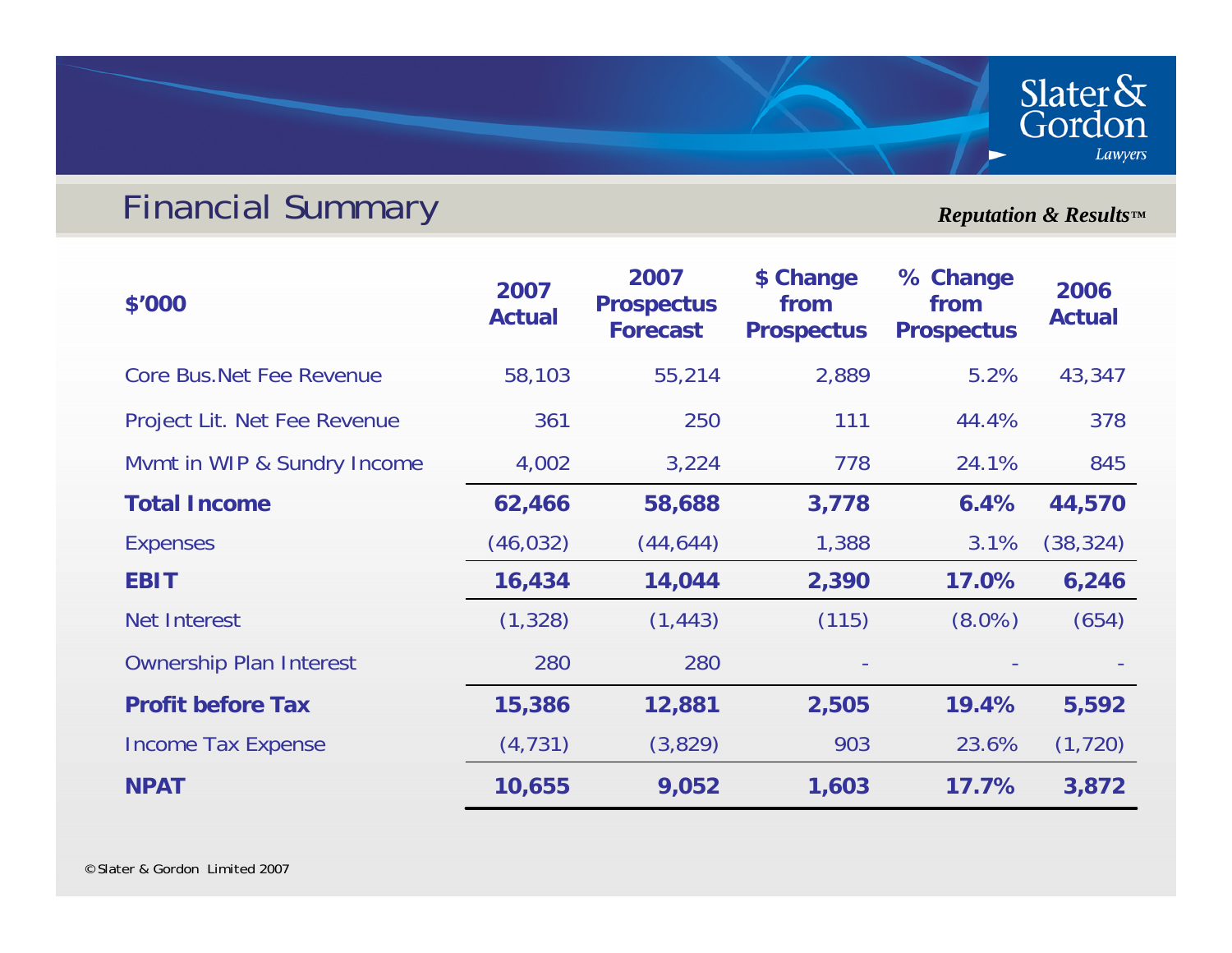

## Growth in Core Net Fee Revenue

*Reputation & Results™*

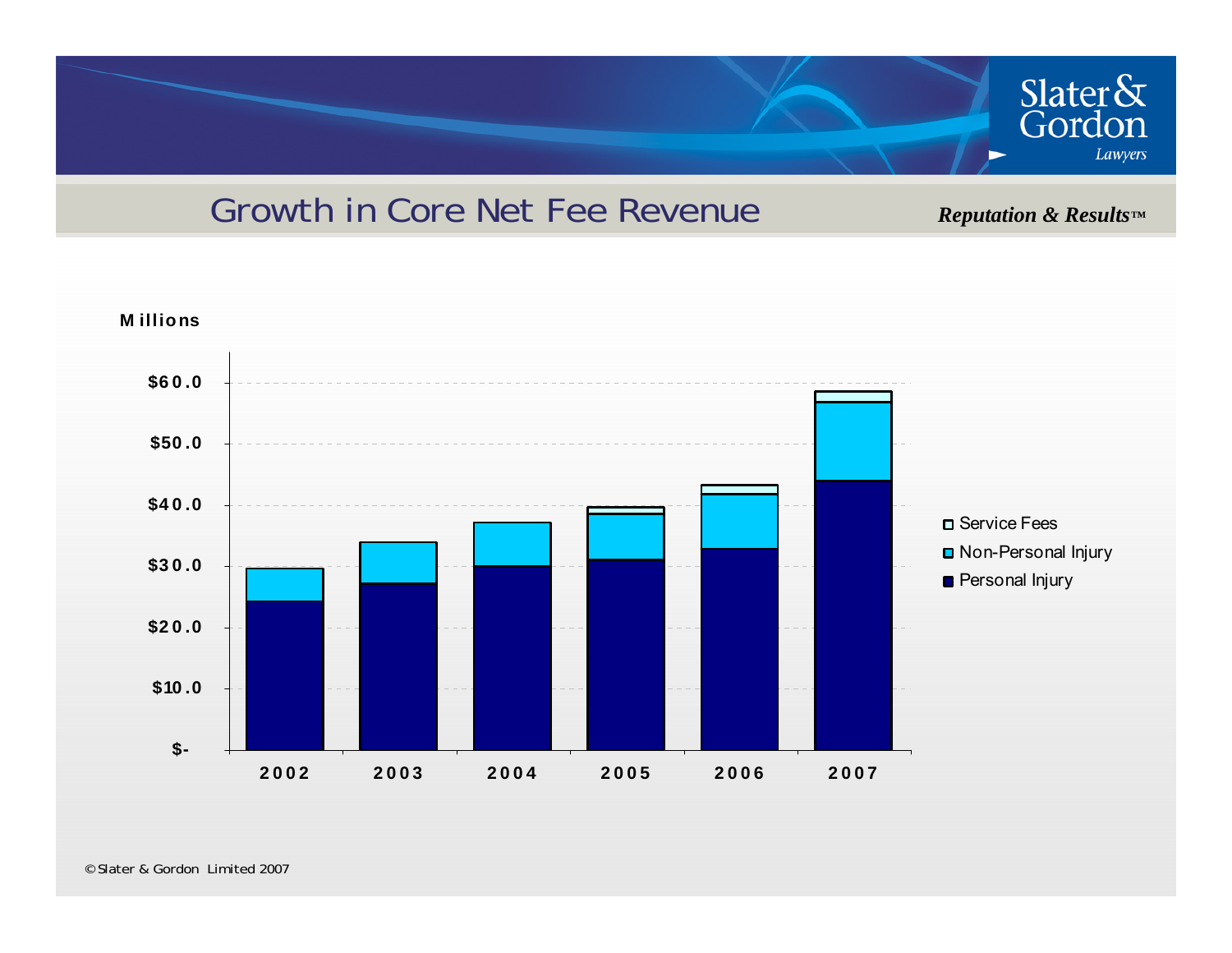



#### *\* Excludes Service Fee Revenue*

© Slater & Gordon Limited 2007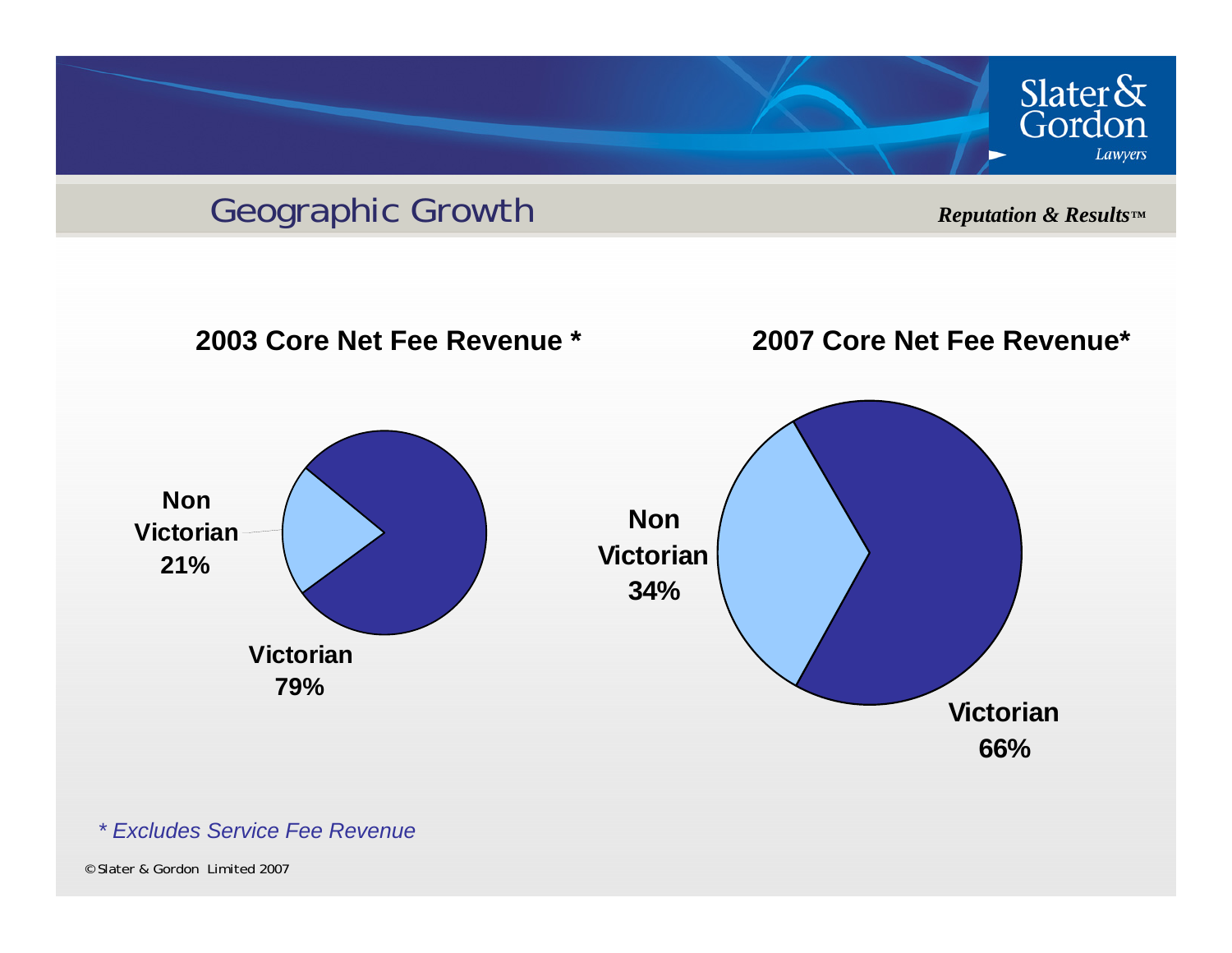### Cash Flow

*Reputation & Results™*

Slater $\delta$ 

Gordon

- 1. Operating Cash Flow
	- ►Net Profit before Interest & Tax
	- ►Less Movement in WIP recognised as revenue
	- ► Less Working Capital movement, excluding acquired Working Capital
	- ►Less Tax Paid
	- ► Less Interest
- 2. Working Capital
	- ► Movement in Debtors and Disbursements usually significant determinant
- 3. Borrowings
	- ► Approx. \$20m facility for growth funding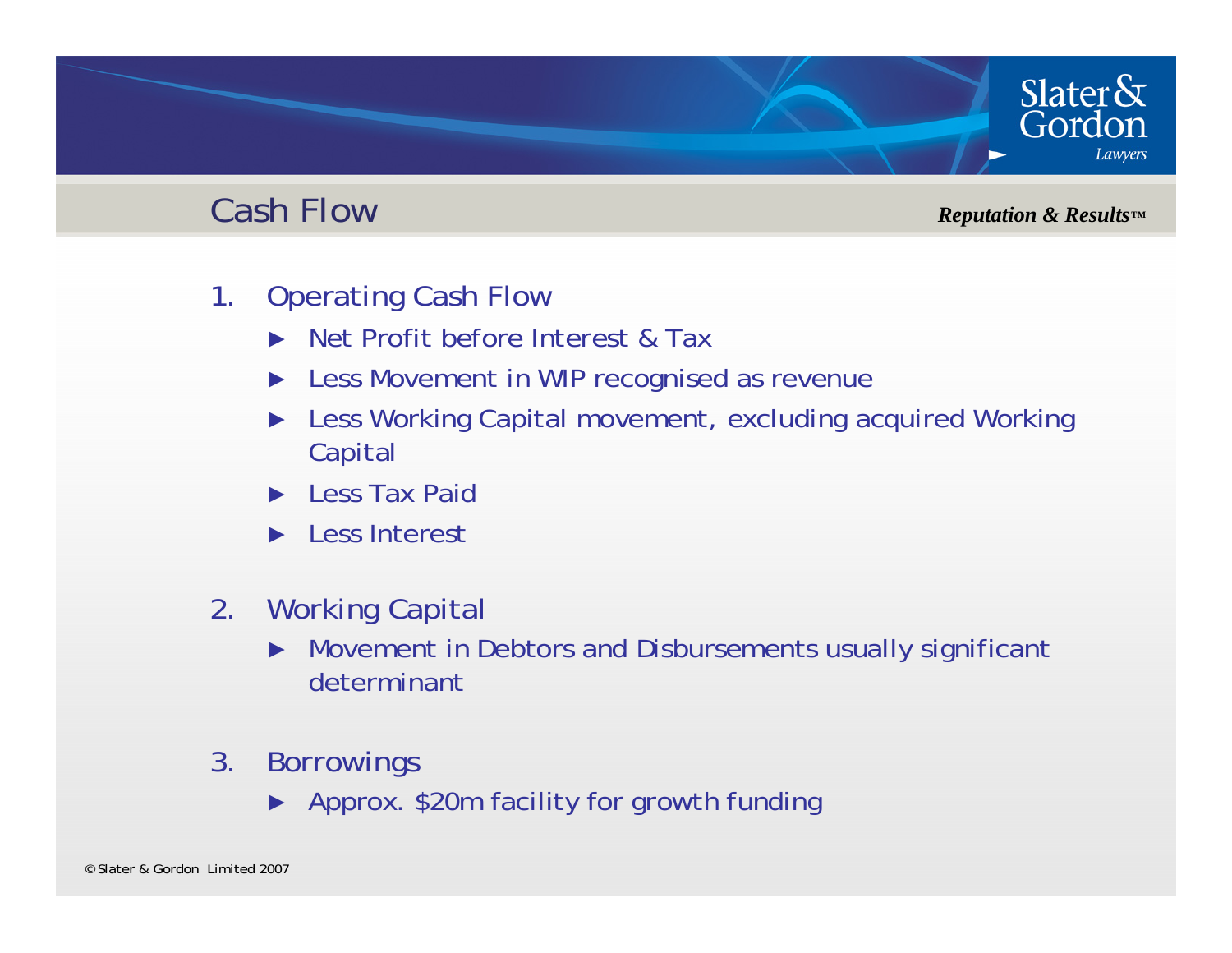

## Balance Sheet Highlights

*Reputation & Results™*

- 1. Work In Progress
	- ► Increased \$7.2 m to \$67.7m
	- $\triangleright$  WIP days / Net Fee Revenue  $\bigtriangledown$ 16.3% to 423 days
- 2. Trade Debtors
	- ► Net Trade Debtors increased \$3.6m to \$15.4m
	- ► Net Trade Debtor days  $\sqrt{2.4\%}$  to 95.9 days
- 3. Disbursements
	- ► Net Disbursements Increased \$1.5m to \$17.5m
	- ► Represents both incurred and anticipated disbursements
- 4. Creditors & Accruals
	- ► Includes Legal Creditors of \$10.1m – represents deferred case costs largely subject to conditional fee arrangements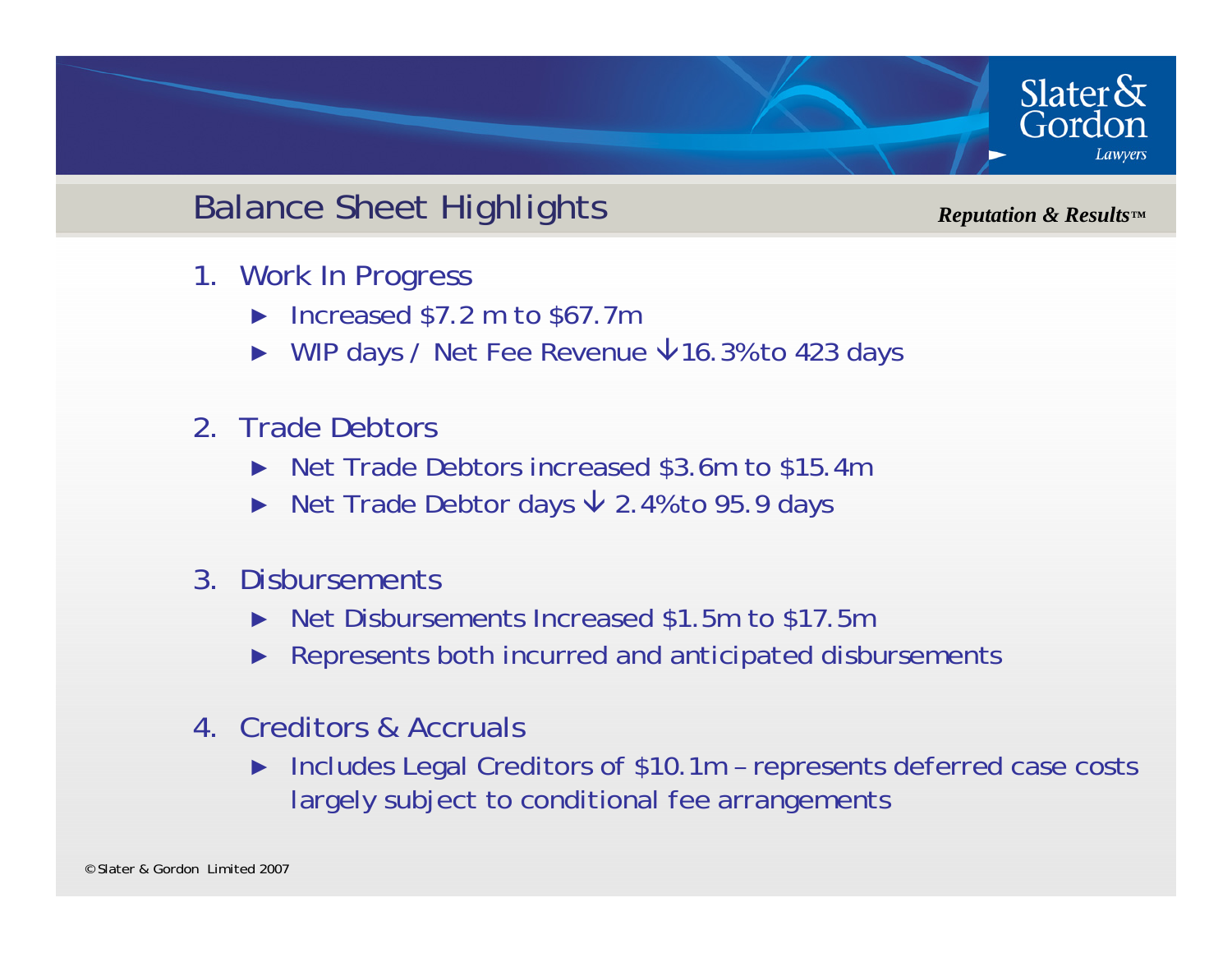## Key Balance Sheet Items

*Reputation & Results™*

Slater&<br>Gordon

Lawyers

|                                       | 30 June 2007<br>\$'000 | <b>30 June 06</b><br>\$'000 | \$'000<br>Change | $\%$<br>Change   |
|---------------------------------------|------------------------|-----------------------------|------------------|------------------|
| <b>Net Trade Debtors</b>              | 15,355                 | 11,778                      | 3,577            | $\uparrow$ 30.4% |
| <b>Net Disbursements</b>              | 17,489                 | 15,992                      | 1,497            | 个9.4%            |
| <b>Work In Progress</b>               | 67,702                 | 60,499                      | 7,203            | $\uparrow$ 11.9% |
| Intangible Assets                     | 3,460                  | 3,049                       | 411              | $\uparrow$ 13.5% |
| O'ship Plan Receivable                | 7,373                  |                             | 7,373            |                  |
| <b>Legal Creditors &amp; Accruals</b> | 15,841                 | 16,275                      | (434)            | $\sqrt{2.7\%}$   |
| <b>Borrowings</b>                     | 9,797                  | 17,517                      | (7, 720)         | $\sqrt{44.1\%}$  |
| Deferred Tax                          | 21,604                 | 20,569                      | 1,035            | $\uparrow 5.0\%$ |
| <b>Net Assets</b>                     | 67,549                 | 35,729                      | 31,820           | 个 89.1%          |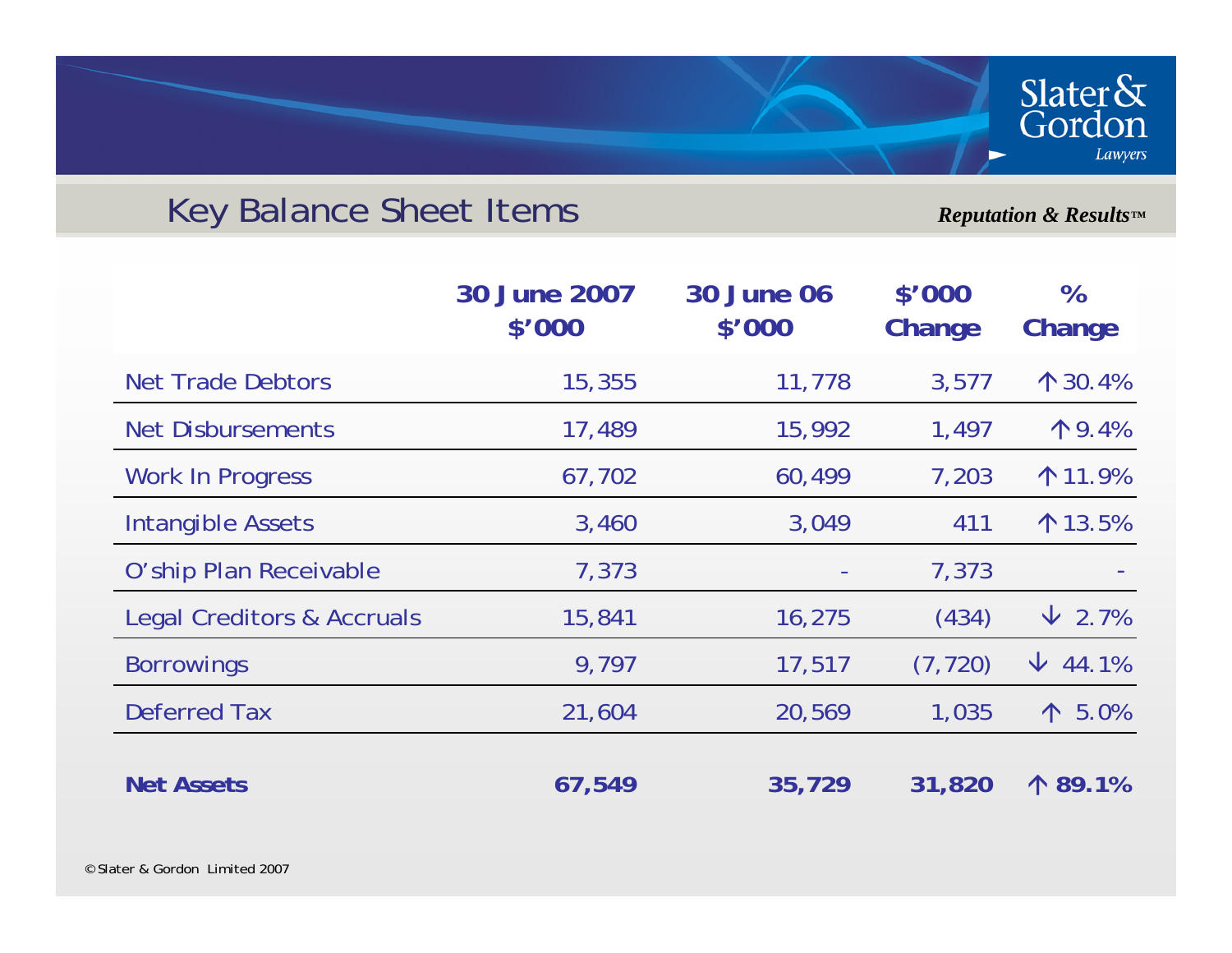#### McClellands Lawyers

*Reputation & Results™*

Slater $\delta$ 

Gordon

- 1. Prominent NSW personal injury litigation firm
- 2. Largest to date Completion date target 31 August 2007
- 3. 18 of original 23 staff transferring into the existing S&G offices in Sydney, Parramatta and Wollongong
- 4. Increases utilisation of existing NSW & ACT resources
- 5. Expected to be earnings accretive from year one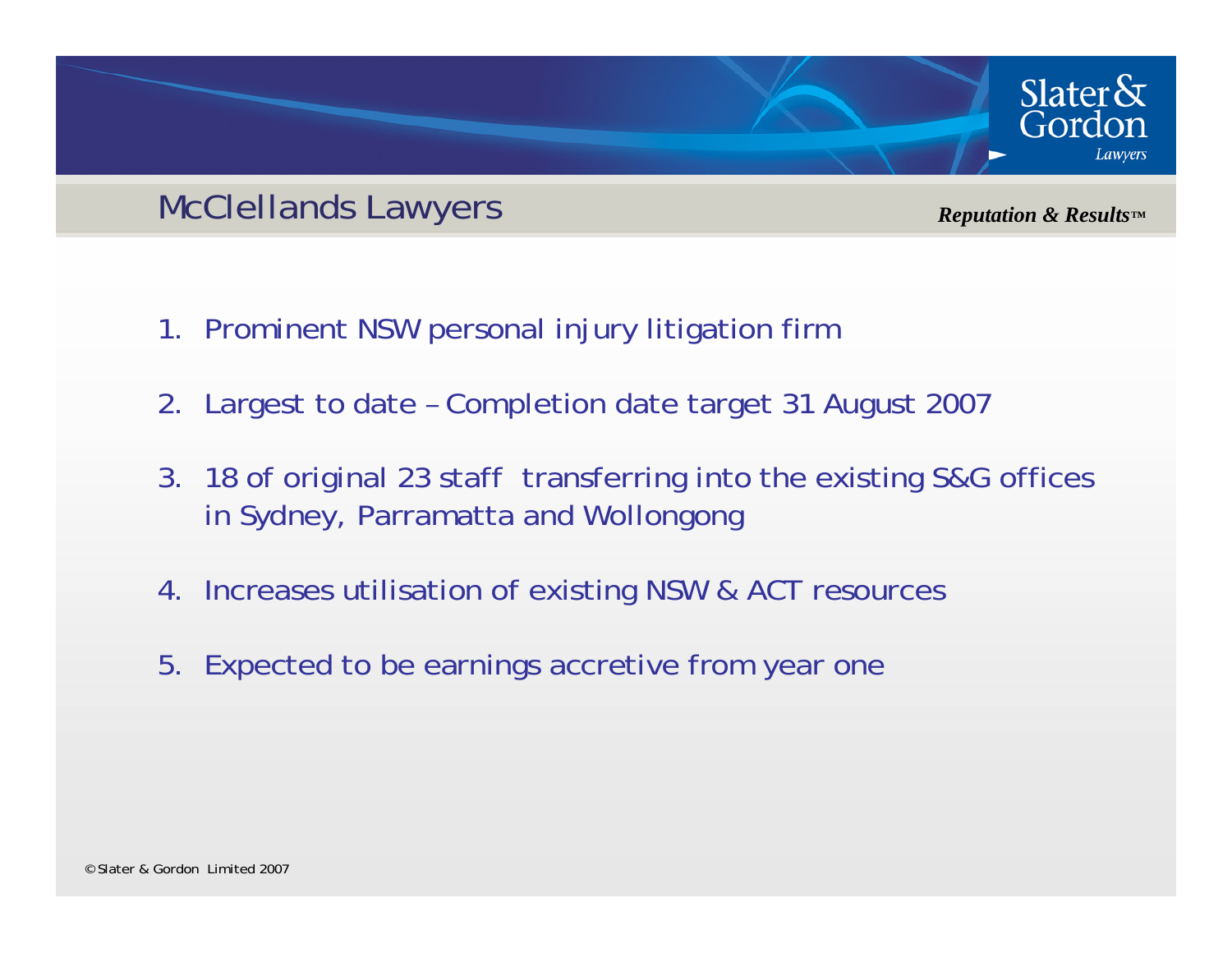## D'Arcys Solicitors

*Reputation & Results™*

Slater $\delta x$ 

Gordon

- 1. D'Arcys is one of Australia's leading Military Compensation law firms
- 2. Addition of D'Arcys' business will make Slater & Gordon the clear leader in federal compensation litigation.
- 3. Completion date 1 July 2007
- 4. D'Arcys have moved into the Slater & Gordon Brisbane office
- 5. Expected to be earnings accretive from year one.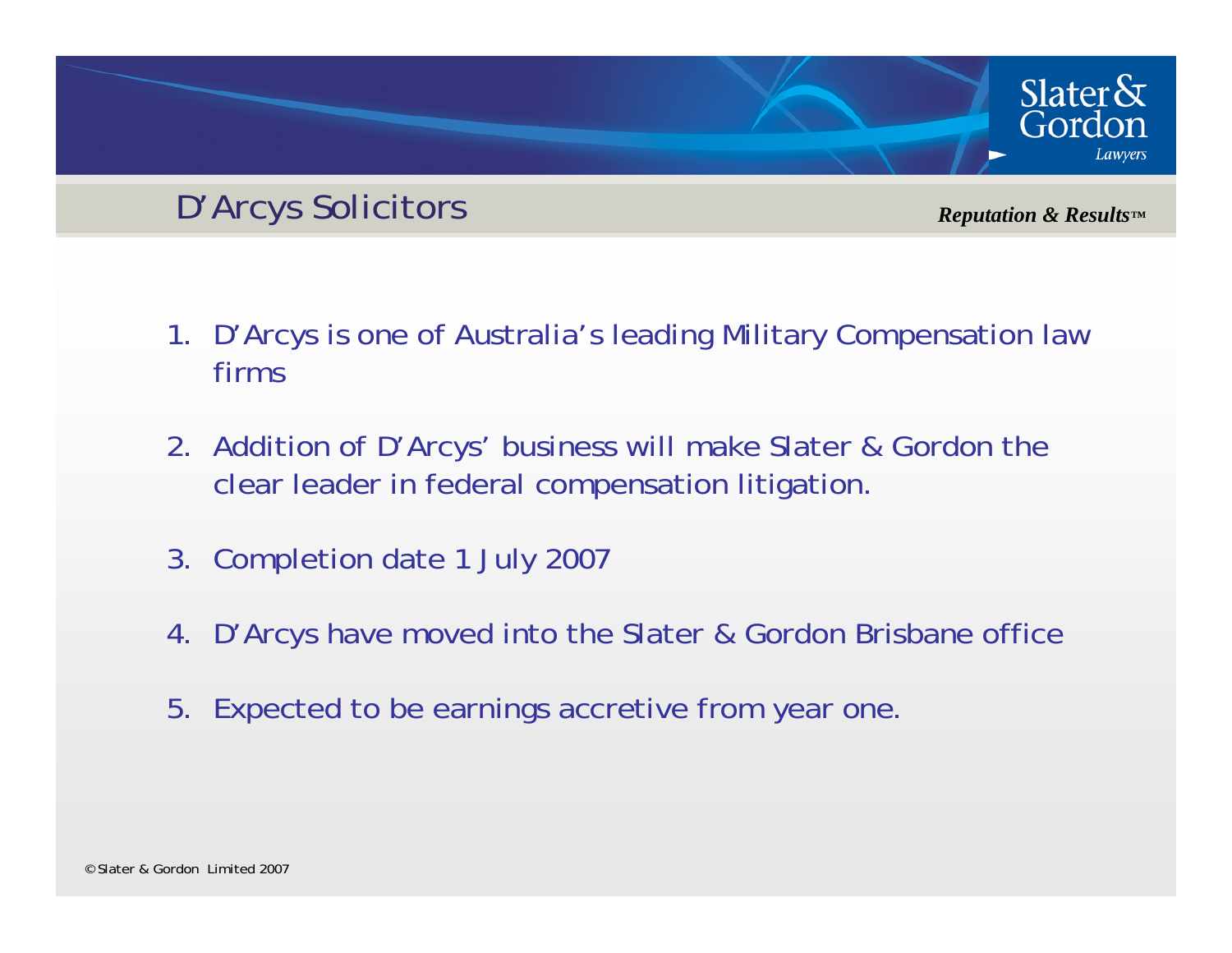

## Integration of Mergers & Acquisitions

*Reputation & Results™*

- 1. Six completed since March 2006
	- ►4 NSW
	- ►1 ACT
	- ►1 Qld
- 2. Ability to utilise expertise of incoming principals across firm
- 3. Equity a key component in transactions
- 4. Initial integration period has negative impact on revenue for localised office – average of 3 month impact on revenue
- 5. Deferred consideration linked to post completion performance
- 6. Ongoing need to manage integration and training of new staff and accelerate delivery of earnings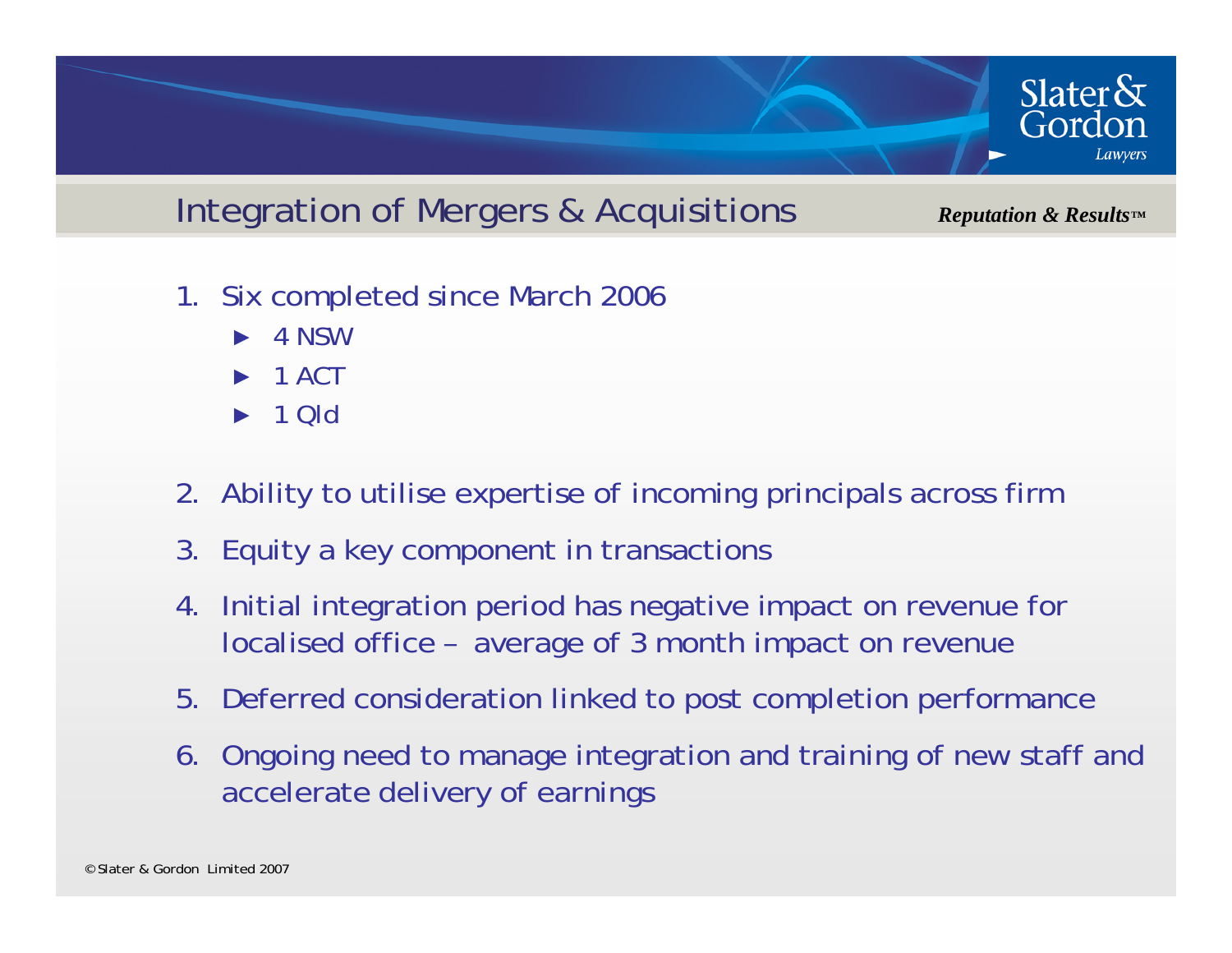## 2008 Financial Year

*Reputation & Results™*

Slater $\&$ Gordon

- 1. Continued organic growth
	- ► Core Net Fee Revenue has grown in excess of 10% p.a. since 2002
	- ► No Project Litigation fees revenue forecast in FY 2008 due to nature of cases
	- ► Enhancement of systems and procedures to enable growth
- 2. Accelerated Growth
	- ► Tailored marketing campaign, including extensive advertising in most regions in which S&G operates
- 3. Mergers & Acquisitions
	- ►Continue to pursue most attractive acquisition opportunities
	- ►Aim to conclude one or more during FY08
	- ►Existing finance facilities adequate to execute plans
	- ► Initial focus is to ensure the smooth integration of McClellands & D'Arcys
		- forecast to provide incremental revenue growth of \$5m